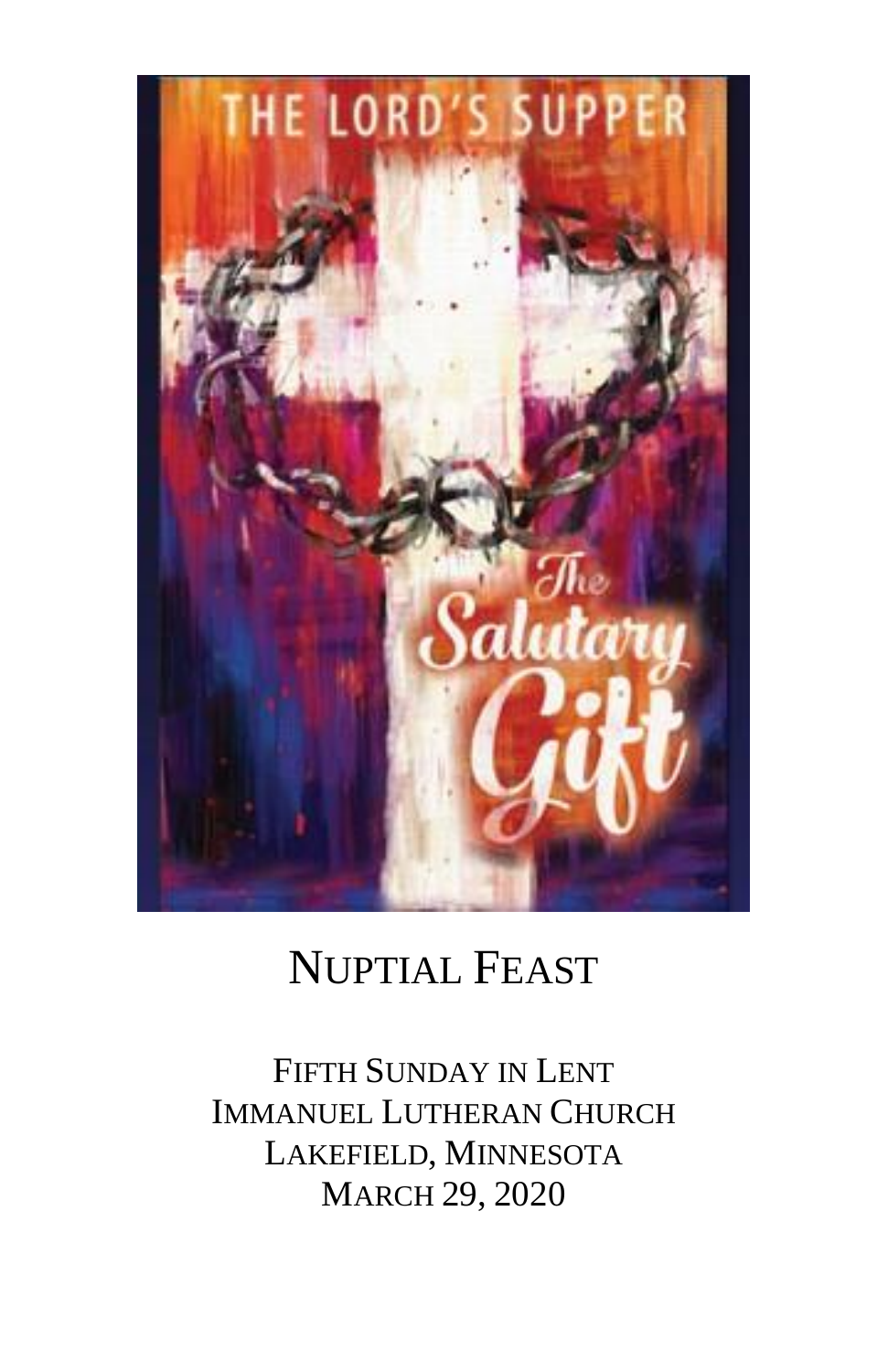## AS WE GATHER

Today we look at our close relationship to Christ in terms of a wedding feast. The biblical writers frequently use marital terms to speak of God's relationship with His people and the salvation that He has prepared for His Bride. For example, "For as a young man marries a young woman, so shall your sons marry you, and as the bridegroom rejoices over the bride, so shall your God rejoice over you" (Isaiah 62:5). This imagery is carried over into the New Testament, as Christ identifies Himself as the Bridegroom of the Church (Matthew 9:15; 25:1). No wedding would be complete without a wedding feast, and it is no different with the marriage of Christ and the Church. As the Bride of Christ feasts on the salutary gift of the Lord's Supper, she enjoys a foretaste of that eternal wedding feast to come. Drawing on this theme, the hymn "Soul, Adorn Yourself with Gladness" (*LSB* 636) urges the faithful to "Hasten as a bride to meet Him, And with loving rev'rence greet Him" (st. 2) as she anticipates His coming in the bread and wine of Holy Communion. Those who "receive this sacrament worthily" are those who have the wedding garment of faith in these words: "Given and shed for you for the forgiveness of sins."

*The sign of the cross may be made by all in remembrance of their Baptism.*

- **P** In the name of the Father and of the  $\pm$  Son and of the Holy Spirit.
- C **Amen.**

### OPENING SENTENCES

- $\mathbf{P}$  Let my prayer be counted as incense before You,
- C **and the lifting up of my hands as the evening sacrifice!** *Ps. 141:2*
- P In the night in which He was betrayed our Lord took bread and wine,
- C **to celebrate the Passover meal of the old covenant with His disciples.** *Matt. 26:18*
- $\boxed{\mathbf{P}}$  In the night in which He was betrayed our Lord took bread and wine,
- C **to institute the meal of the new covenant in His blood.** *Matt. 26:28*
- $[P]$  The cup of blessing that we bless,
- C **is it not a participation in the blood of Christ?**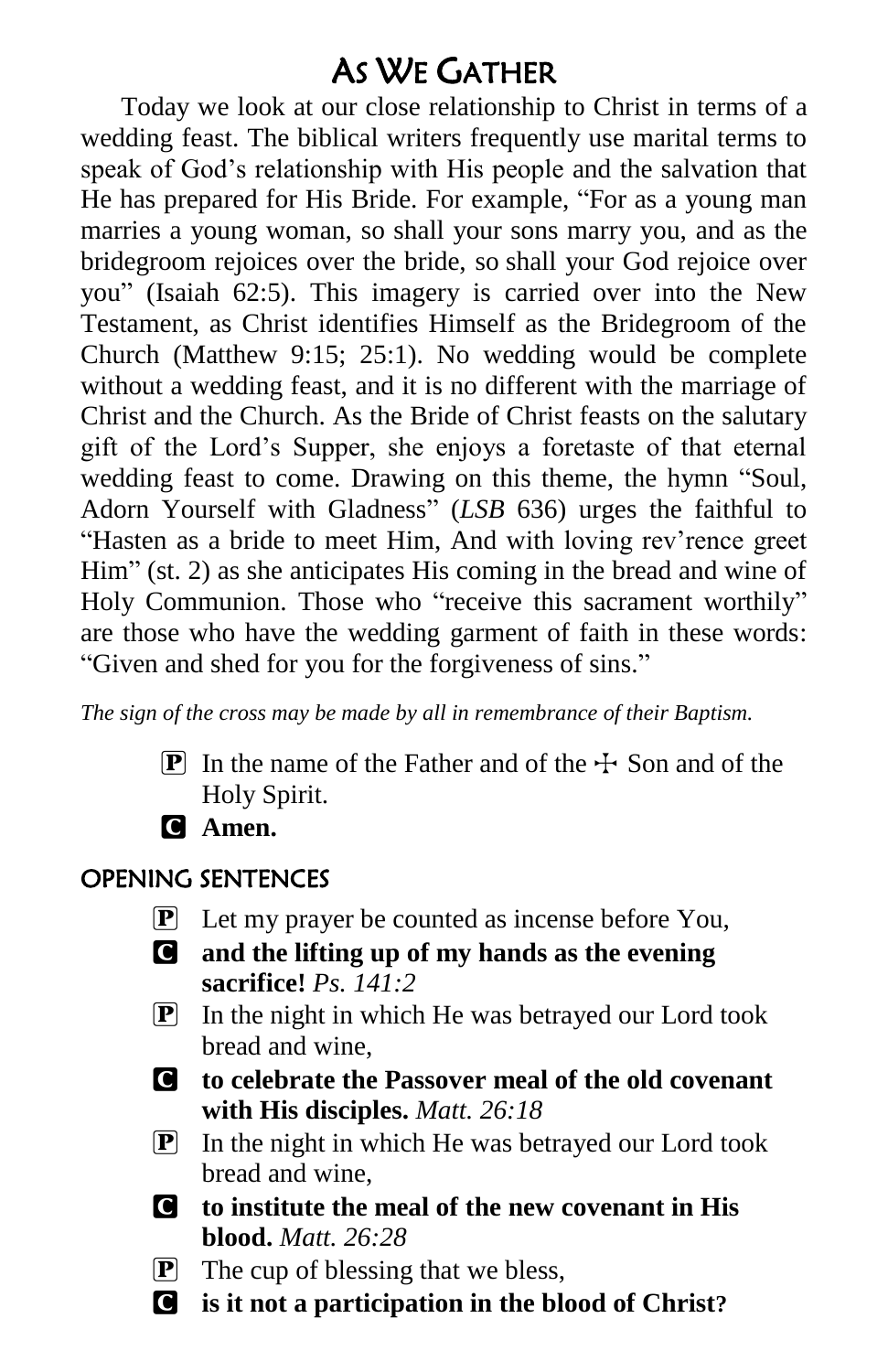- $\left| \mathbf{P} \right|$  The bread that we break,
- C **is it not a participation in the body of Christ?** *1 Cor. 10:16*
- P As often as we eat this bread and drink the cup,
- C **we proclaim the Lord's death until He comes.** *1 Cor. 11:26*
- C **Glory be to the Father and to the Son and to the Holy Spirit; as it was in the beginning, is now, and will be forever. Amen.**

# SERVICE OF THE WORD

## SALUTATION AND COLLECT OF THE DAY

- P The Lord be with you.
- C **And with thy spirit.**
- P Let us pray.

O God, You see that of ourselves we have no strength. By Your mighty power defend us from all adversities that may happen to the body and from all evil thoughts that may assault and hurt the soul; through Jesus Christ, Your Son, our Lord, who lives and reigns with You and the Holy Spirit, one God, now and forever.

C **Amen.**

### READING *Isaiah 61:10–62:5*

(God promises bread from heaven in the wilderness)

 $\Box$  A reading from the sixty-first and sixty-second chapters of Isaiah.

*[This part of the Book of Isaiah is written in poetic form, and so we speak it responsively.]*

- $\Box$  I will greatly rejoice in the LORD;
- C **my soul shall exult in my God,**
- $\boxed{\mathbf{L}}$  for He has clothed me with the garments of salvation;
- C **He has covered me with the robe of righteousness,**
- L as a bridegroom decks himself like a priest with a beautiful headdress,
- C **and as a bride adorns herself with her jewels.**
- L For as the earth brings forth its sprouts,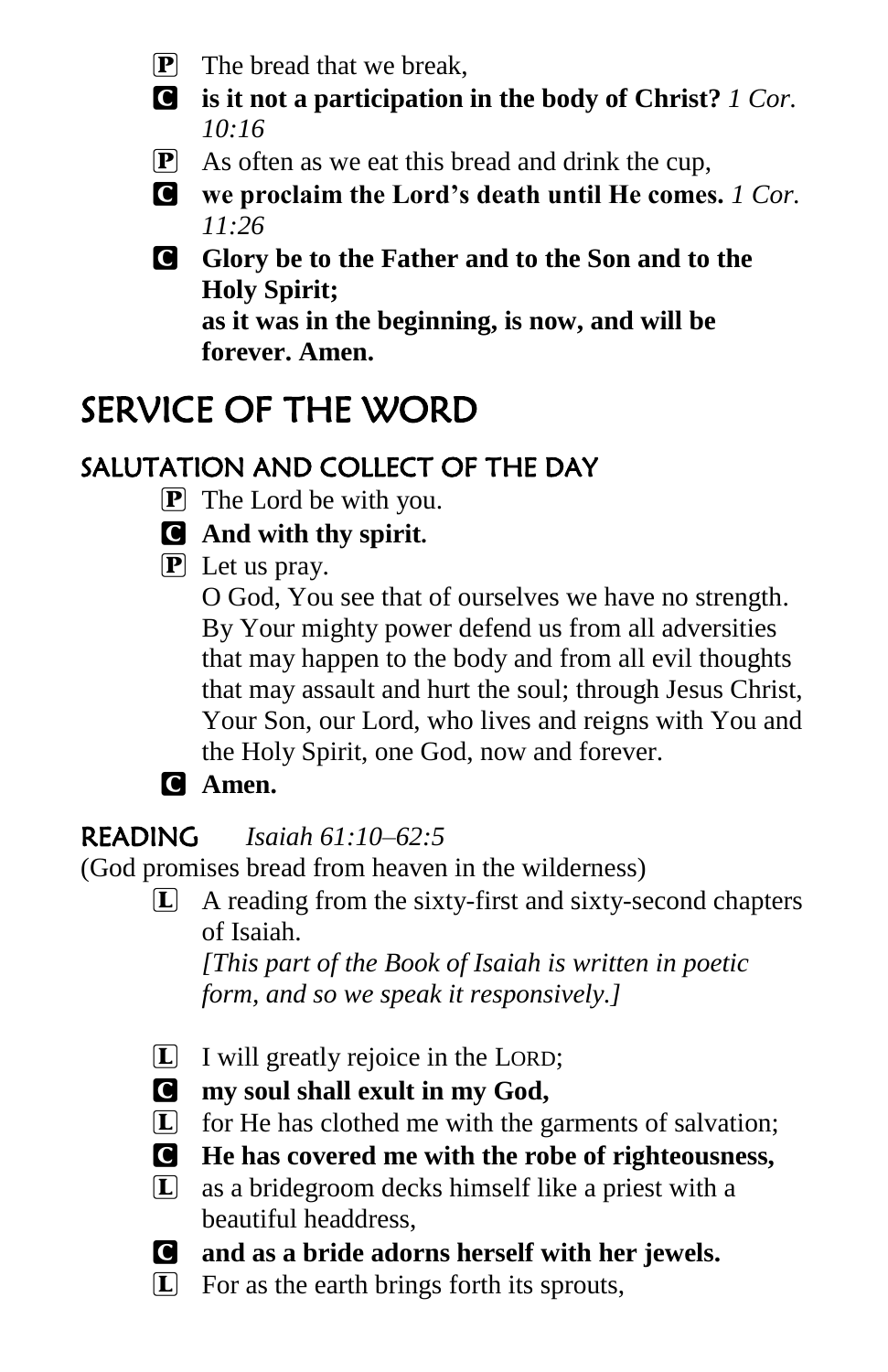- C **and as a garden causes what is sown in it to sprout up,**
- $\boxed{\mathbf{L}}$  so the Lord GOD will cause righteousness and praise
- C **to sprout up before all the nations.**
- L For Zion's sake I will not keep silent,
- C **and for Jerusalem's sake I will not be quiet,**
- L until her righteousness goes forth as brightness,
- C **and her salvation as a burning torch.**
- L The nations shall see your righteousness,
- C **and all the kings your glory,**
- $\boxed{\mathbf{L}}$  and you shall be called by a new name
- C **that the mouth of the LORD will give.**
- L You shall be a crown of beauty in the hand of the LORD,

C **and a royal diadem in the hand of your God.**

- L You shall no more be termed Forsaken,
- C **and your land shall no more be termed Desolate,**
- $\boxed{\mathbf{L}}$  but you shall be called My Delight Is in Her,
- C **and your land Married;**
- $\boxed{\mathbf{L}}$  for the LORD delights in you,
- C **and your land shall be married.**
- L For as a young man marries a young woman,
- C **so shall your sons marry you,**
- L and as the bridegroom rejoices over the bride,
- C **so shall your God rejoice over you.**
- L O Lord, have mercy on us.
- C **Thanks be to God.**

*Stand*

### READING *Matthew 22:1–14*

(The Parable of the Wedding Feast)

- L A reading from the twenty-second chapter of Matthew.
- L And again Jesus spoke to them in parables, saying, "The kingdom of heaven may be compared to a king who gave a wedding feast for his son, and sent his servants to call those who were invited to the wedding feast, but they would not come. Again he sent other servants, saying,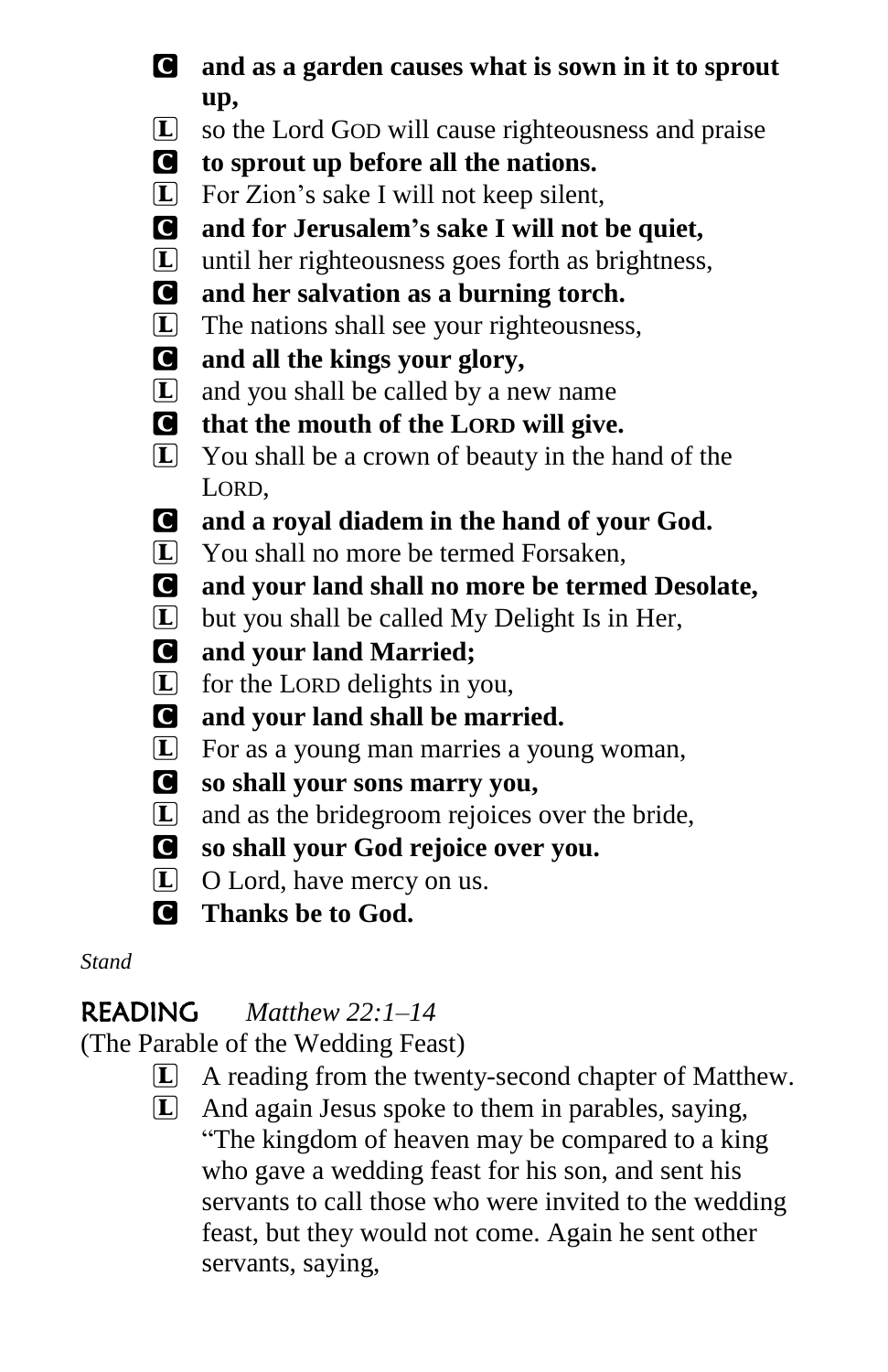- $\mathbf{P}$  'Tell those who are invited, "See, I have prepared my dinner, my oxen and my fat calves have been slaughtered, and everything is ready. Come to the wedding feast."'
- L But they paid no attention and went off, one to his farm, another to his business, while the rest seized his servants, treated them shamefully, and killed them. The king was angry, and he sent his troops and destroyed those murderers and burned their city. Then he said to his servants,
- P 'The wedding feast is ready, but those invited were not worthy. Go therefore to the main roads and invite to the wedding feast as many as you find.'
- L And those servants went out into the roads and gathered all whom they found, both bad and good. So the wedding hall was filled with guests. But when the king came in to look at the guests, he saw there a man who had no wedding garment. And he said to him,
- $\boxed{\mathbf{P}}$  'Friend, how did you get in here without a wedding garment?'
- L And he was speechless. Then the king said to the attendants,
- $\mathbf{P}$  'Bind him hand and foot and cast him into the outer darkness. In that place there will be weeping and gnashing of teeth.'
- L For many are called, but few are chosen."
- L O Lord, have mercy on us.
- C **Thanks be to God.**

### **CATECHISM**

- P The Sacrament of the Altar, *Who receives this sacrament worthily?*
- C **Fasting and bodily preparation are certainly fine outward training. But that person is truly worthy and well prepared who has faith in these words: "Given and shed for you for the forgiveness of sins." But anyone who does not believe these words or doubts them is unworthy and unprepared, for the words "for you" require all hearts to believe.**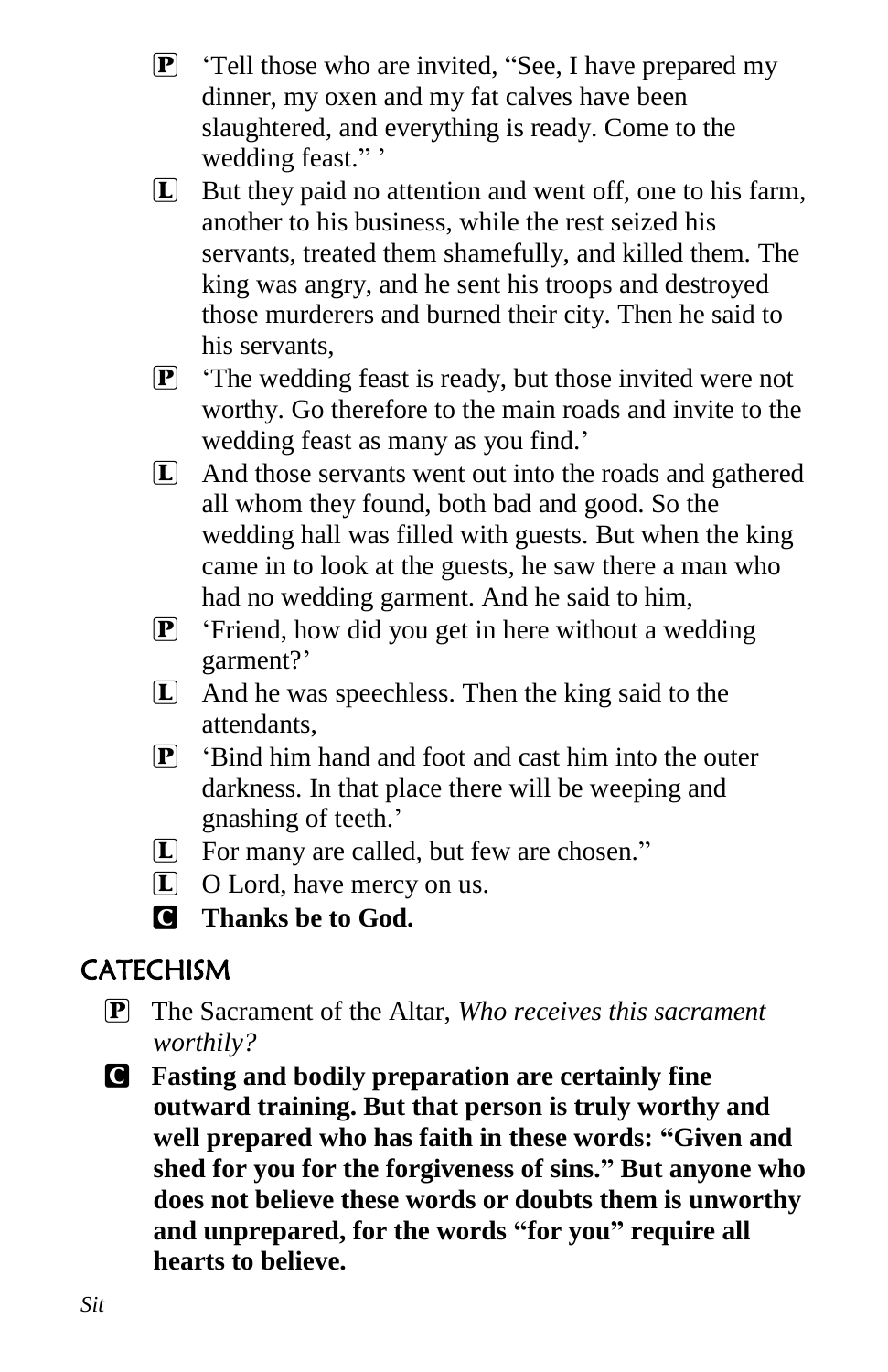#### CHILDREN'S MESSAGE**: Jesus' Wedding Feast**

#### HYMN OF THE DAY: **Jerusalem the Golden** *LSB 672*

#### SERMON: **Nuptial Feast**

#### APOSTLES' CREED

C **I believe in God, the Father Almighty, maker of heaven and earth.**

**And in Jesus Christ, His only Son, our Lord, who was conceived by the Holy Spirit, born of the virgin Mary, suffered under Pontius Pilate, was crucified, died and was buried. He descended into hell. The third day He rose again from the dead. He ascended into heaven and sits at the right hand of God the Father** 

#### **Almighty.**

 **From thence He will come to judge the living and the dead.**

**I believe in the Holy Spirit, the holy Christian Church, the communion of saints, the forgiveness of sins, the resurrection of the body,** and the life  $\bigoplus$  **everlasting.** Amen.

### PRAYER OF THE CHURCH

- $\mathbf{P}$  Let us pray. Lord Jesus, offering fruit from the tree of life,
- C **by Your word of Law accuse every prideful thought in us, and by Your precious Gospel call us to repentance and a firm faith in Your gift of eternal life.**
- P Lord Jesus, bread from heaven,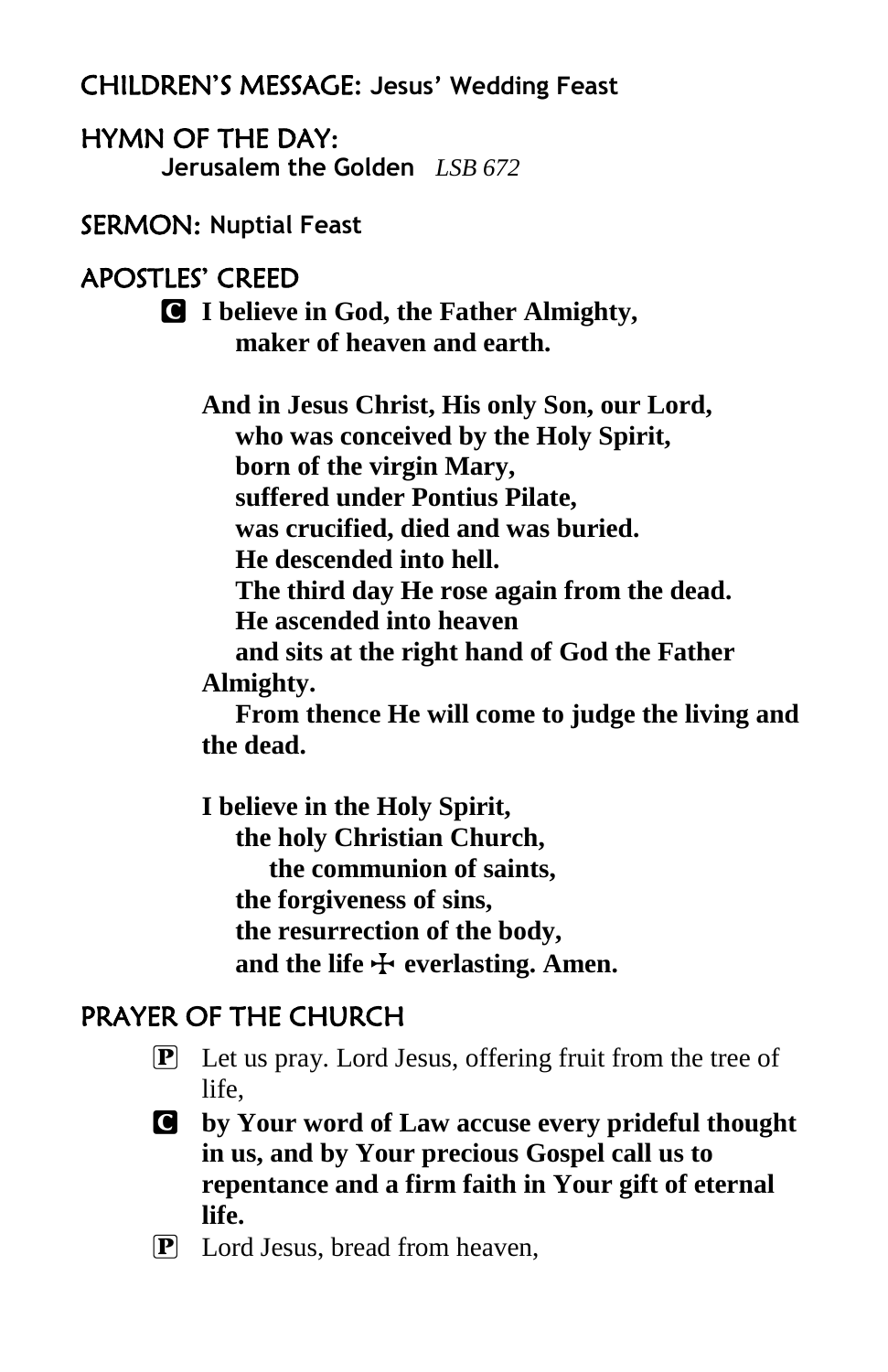- C **feed us always that we may neither hunger nor thirst, but continually be ready for whatever temptations we might face in this wilderness until our journey's end.**
- P Lord Jesus, whose forgiveness is healing medicine,
- C **bind up our sin-sick souls and heal our wounded consciences so that Your life may flow through us.**
- P Lord Jesus, offering a blest communion in the Lord's Supper,
- C **we give thanks that in spite of our sinful condition You bring us into fellowship with You and one another, acceptable in Your sight by Your atoning grace.**
- P Lord Jesus, rest for the weary,
- C **lift the burden of our sins, we pray, and refresh our souls so that we may serve You each day and invite others to join us on our journey toward an eternal Sabbath.**
- $\mathbf{P}$  Lord Jesus, who invites us to the heavenly nuptial feast,
- C **bestow on us hearts of love and joy each time we partake of the Lord's Supper, a foretaste of the feast to come.**
- $\boxed{\mathbf{P}}$  Lord Jesus, whose sacrifice instituted the new covenant,
- C **enable us to receive in true faith Your assurance that our separating sins have been forgiven in time and eternity.**
- $\bf{P}$  Lord Jesus, who received the Father's wrath in our stead on the cross,
- C **each time we receive Your body and blood in the Lord's Supper, grant that we may recognize the gravity of our sin and the reality of Your grace.**
- P Lord Jesus, God's Passover Lamb,
- C **give us hearts single-mindedly fixed on You, whose blood has saved us from the wrath we deserve and whose victory over death has opened to us eternal life.**
- P Lord Jesus, who has made the Lord's Supper Your feast of victory,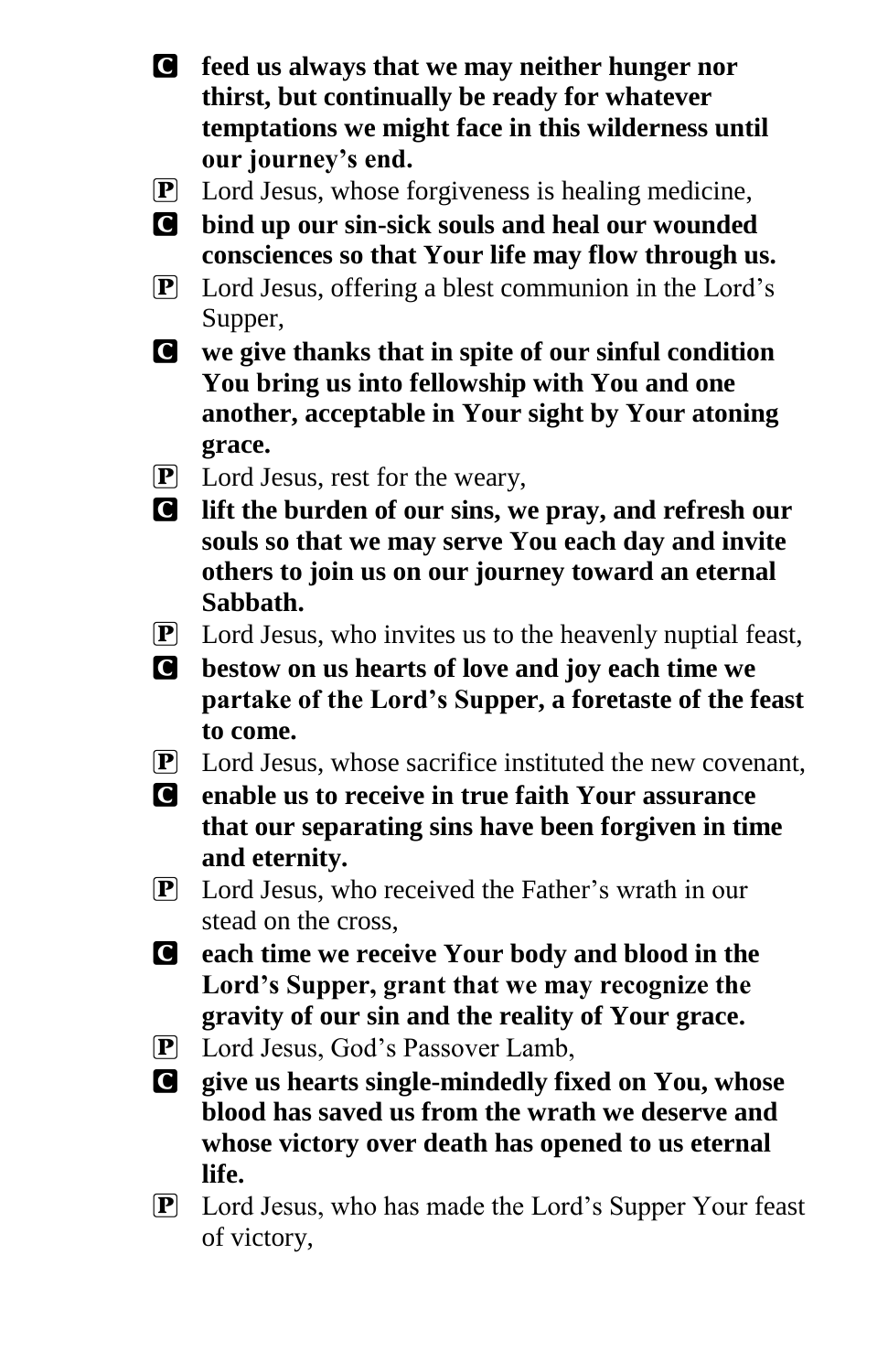- C **with saints and angels we praise and glorify Your holy name here in time until we join them to sing Your praises face-to-face.**
- P O Lord God, You led Your ancient people through the wilderness and brought them to the promised land.
- C **Guide the people of Your Church that following our Savior we may walk through the wilderness of this world toward the glory of the world to come;**
- $\mathbf{P}$  Let us pray. O God, from whom come all holy desires, all good counsels, and all just works,

C **give to us, Your servants, that peace which the world cannot give, that our hearts may be set to obey Your commandments and also that we, being defended from the fear of our enemies, may live in peace and quietness;** 

- P through Jesus Christ, Your Son, our Lord, who lives and reigns with You and the Holy Spirit, one God, now and forever.
- C **Amen.**

## SERVICE OF THE SACRAMENT

### PREFACE

- P The Lord be with you.
- C **And with thy spirit.**
- P Lift up your hearts.
- C **We lift them up unto the Lord.**
- **P** Let us give thanks unto the Lord our God.
- C **It is meet and right so to do.**
- $\boxed{\mathbf{P}}$  It is truly meet, right, and salutary that we should at all times and in all places give thanks to You, holy Lord, almighty Father, everlasting God, through Jesus Christ, our Lord, who overcame the assaults of the devil and gave His life as a ransom for many that with cleansed hearts we might be prepared joyfully to celebrate the paschal feast in sincerity and truth. Therefore with angels and archangels and with all the company of heaven we laud and magnify Your glorious name, evermore praising You and saying: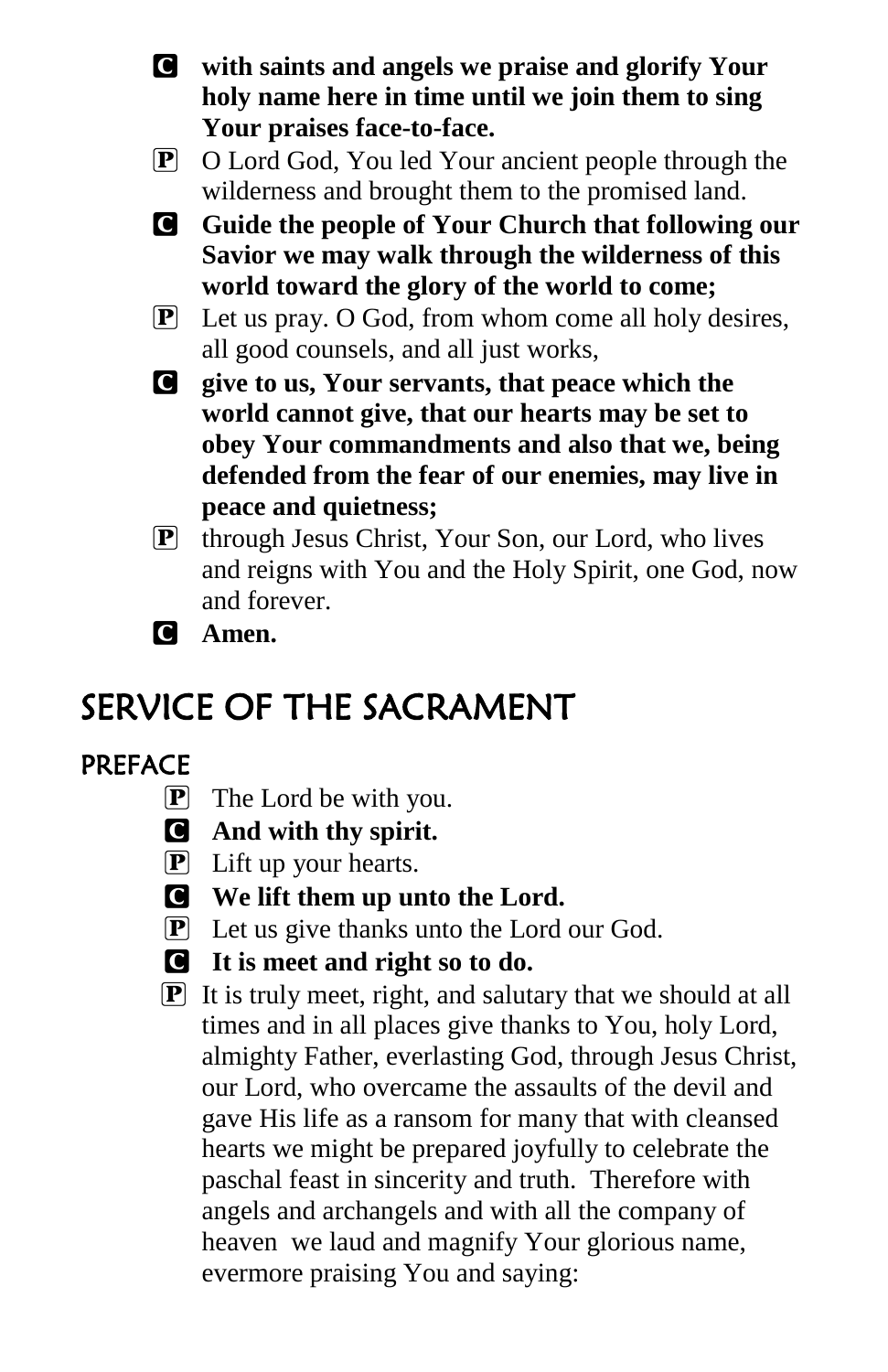

### THE WORDS OF OUR LORD

 $\mathbf{P}$  Our Lord Jesus Christ, on the night when He was betrayed, took bread, and when He had given thanks, He broke it and gave it to the disciples and said: "Take, eat; this is  $My + body$ , which is given for you. This do in remembrance of Me."

In the same way also He took the cup after supper, and when He had given thanks, He gave it to them, saying: "Drink of it, all of you; this cup is the new testament in  $My + blood$ , which is shed for you for the forgiveness of sins. This do, as often as you drink it, in remembrance of Me."

- $\mathbf{P}$  As often as we eat this bread and drink this cup, we proclaim the Lord's death until He comes.
- 
- C **Amen. Come, Lord Jesus.**
	- P O Lord Jesus Christ, only Son of the Father, in giving us Your body and blood to eat and to drink, You lead us to remember and confess Your holy cross and passion, Your blessed death, Your rest in the tomb, Your resurrection from the dead, Your ascension into heaven, and Your coming for the final judgment. So remember us in Your kingdom and teach us to pray:

### LORD'S PRAYER

C **Our Father who art in heaven, hallowed be Thy name,**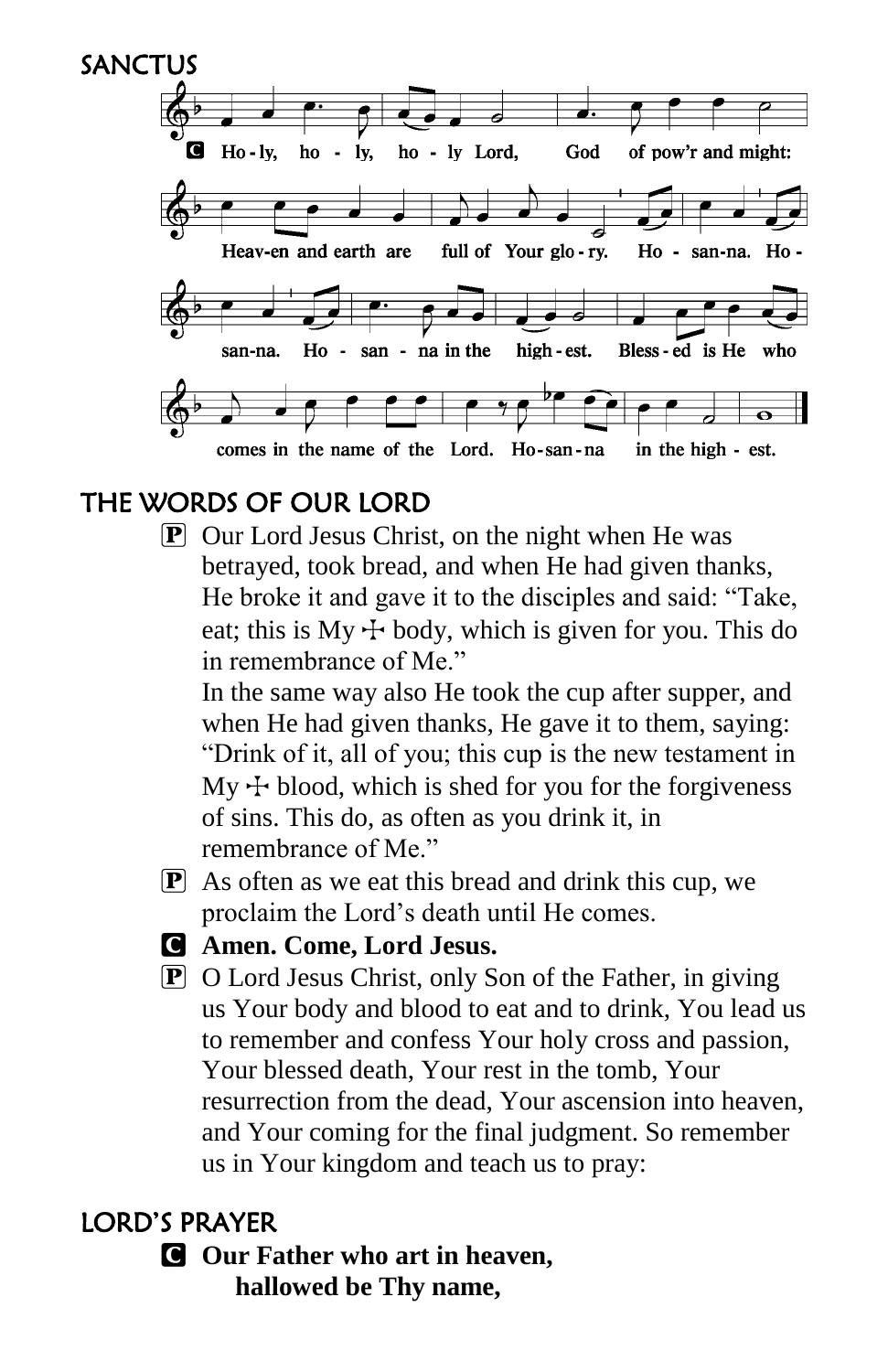**Thy kingdom come, Thy will be done on earth as it is in heaven; give us this day our daily bread; and forgive us our trespasses as we forgive those who trespass against us; and lead us not into temptation, but deliver us from evil. For Thine is the kingdom and the power and the glory forever and ever. Amen.**

#### PAX DOMINI

- P The peace of the Lord be with you always.
- C **Amen.**

#### **BENEDICTION**

P The Lord bless you and keep you. The Lord make His face shine on you and be gracious to you.

The Lord look upon you with favor and  $\pm$  give you peace.

C **Amen.**

#### HYMN TO DEPART:

**Lord, Dismiss Us with Your Blessing** *LSB 924*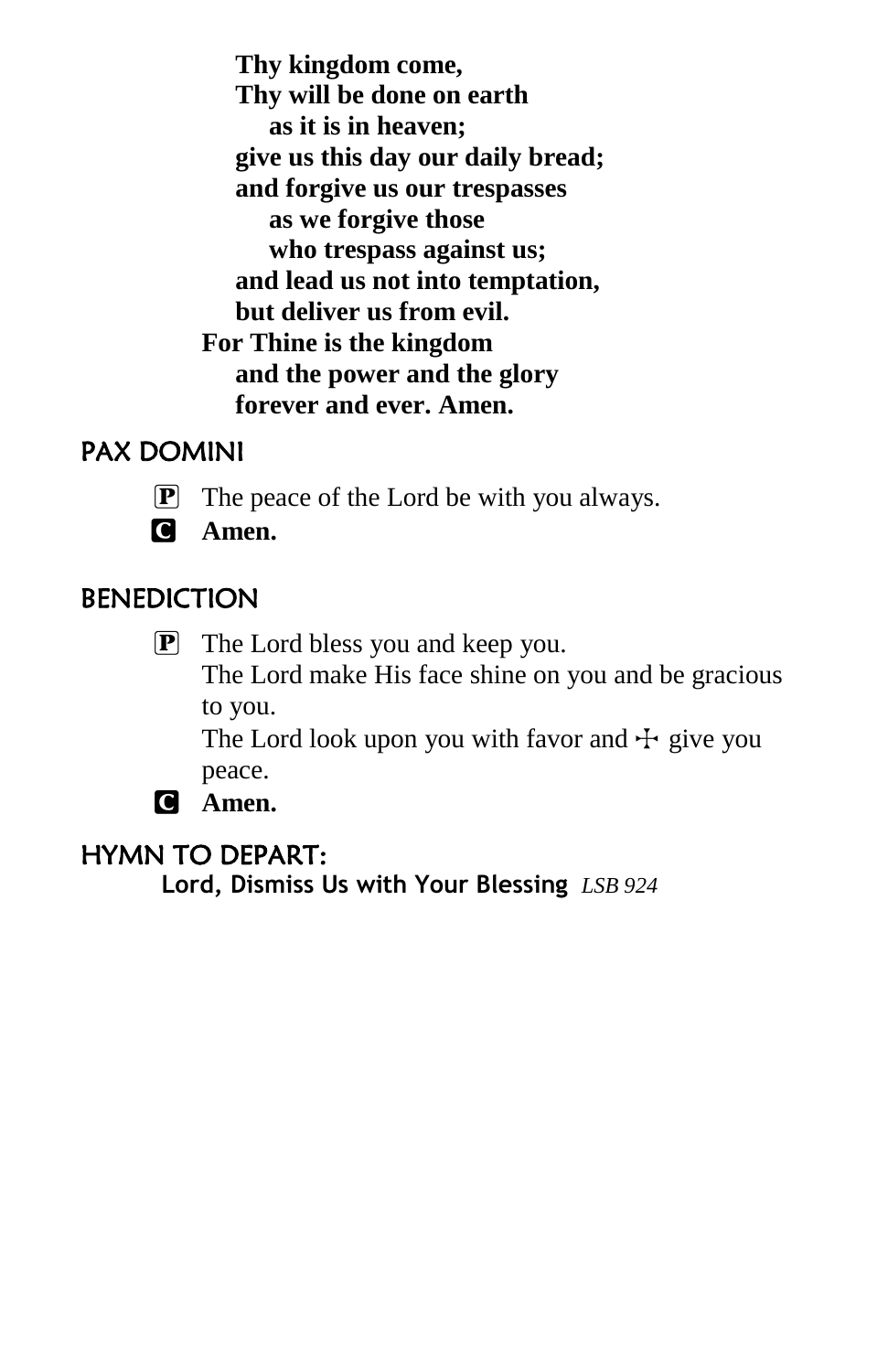Wondering how to find the worship service so you can watch it?

- 1. Facebook: type in "Immanuel Lutheran Church" in the box along the top of facebook that has the magnifying glass. You'll probably get more than 1 Immanuel Lutheran Church. You'll see the exterior of our church with the blue cloudy sky as a profile picture. If you cannot find our church's Facebook page this way, go to our church's website: immanuellakefield.com. Once you are there, you will see a black box with the letter 'f' inside of it on the right hand side of the screen in the burgundy strip. If you click on this black box with the letter 'f', it will take you directly to our church's Facebook page.
- 2. YouTube: go to YouTube and type in "Immanuel Lutheran Church and School Lakefield MN" in the box along the top that has the magnifying glass where it says "Search". You'll once again have more than 1 option come up. You'll see the exterior picture of our church with the blue cloudy sky. Click on the picture or on our name and you'll go to our YouTube channel.
- 3. If you have cable, our Sunday worship service shows on Sunday at 12:30 p.m. and our Wednesday Lent service shows on Sundays at 7:00 p.m. The Lakefield cable channel is 23.